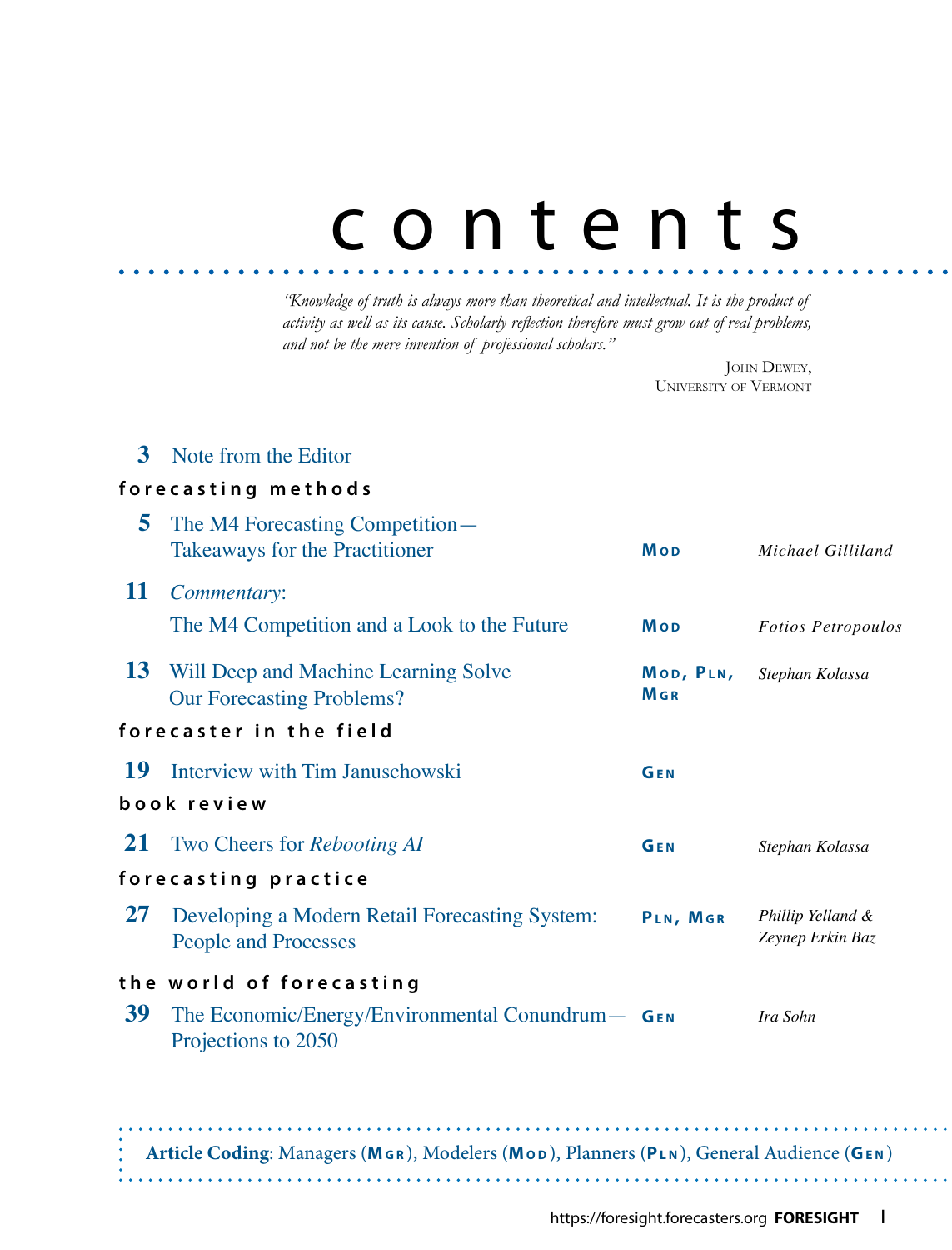### **FORESIGHT ADVISORY BOARD**

**Chairman: Jeffrey Hunt**, *SHEA Business Solutions* Carolyn Allmon, *Teleflex Inc.* Ellen Bonnell, *Consultant* John Boylan, *Lancaster University* Henry Canitz*, Logility* Simon Clarke, *Crimson and Co.*  Stefan de Kok, *Wahupa* Robert Fildes, *Lancaster Centre for Forecasting* Ram Ganeshan, *College of William and Mary* Allan Gray, *End-to-End Analytics* Jim Hoover, *University of Florida* Jamilya Kasymova, *Marriott International* Joe McConnell, *McConnell Chase Software* Steve Morlidge, *CatchBull Ltd.* David Orrell, *Systems Forecasting* John Pope, *Investment Economics* Christian Schäfer, *Cooperative State University of Baden-Württemberg* Jerry Shan, *LinkedIn* Sujit Singh, *Arkieva* Shaun Snapp, *Brightwork Research and Analysis* Eric Stellwagen, *Business Forecast Systems* Bill Tonetti, *Demand Works* Niels van Hove, *Aero Technology* Lawrence Vanston, *Technology Futures*

### **FORESIGHT**, an official publication of the International

Institute of Forecasters, seeks to advance the practice of forecasting. To this end, it will publish high-quality, peer-reviewed articles, and ensure that these are written in a concise, accessible style for forecasting analysts, managers, and students.

### **Topics include:**

- Design and Management of Forecasting Processes
- Forecast Model Building: The Practical Issues
- Forecasting Methods Tutorials
- Forecasting Principles and Practices
- S&OP and Collaborative Forecasting
- Forecasting Books, Software and Other Technology
- Applications in Political, Climate and Media Forecasting
- Long-Range and Strategic Forecasts
- Case Studies

### **Contributors of articles include:**

- Analysts and managers, examining the processes of forecasting within their organizations
- Scholars, writing on the practical implications of their research
- Consultants and vendors, reporting on forecasting challenges and potential solutions

All invited and submitted papers will be subject to a blind editorial review. Accepted papers will be edited for clarity and style.

**Foresight** welcomes advertising. Journal content, however, is the responsibility of, and solely at the discretion of, the editors. The journal will adhere to the highest standards of objectivity. Where an article describes the use of commercially available software or a licensed procedure, we will require the author to disclose any interest in the product, financial or otherwise. Moreover, we will discourage articles whose principal purpose is to promote a commercial product or service.

**Foresight** is published by the International Institute of Forecasters, Business Office: 53 Tesla Avenue, Medford, MA 02155 USA

## **FORESIGHT**

**EDITOR** Len Tashman lentashman@forecasters.org

### **Associate Editors**

Stephan Kolassa stephan.kolassa@sap.com

Mike Gilliland Mike.Gilliland@sas.com

### **Column Editors**

**INTEGRATED BUSINESS PLANNING** Dean Sorensen deanbsorensen@ibpcollaborative.org

**Financial Forecasting** Roy Batchelor r.a.batchelor@city.ac.uk

**Forecasting Support Systems** Fotios Petropoulos f.petropoulos@bath.ac.uk

**Hot New Research** Paul Goodwin mnspg@management.bath.ac.uk

**Long-Range Forecasting** Ira Sohn imsfinc@gmail.com

**Supply-Chain Forecasting** Aris Syntetos SyntetosA@cardiff.ac.uk

### **Foresight Staff**

**DESIGN AND PRODUCTION** Liza Woodruff liza@lizawoodruff.com

### **Marketing and Sponsorship** Pam Stroud pamstroud@forecasters.org

Michelle Kitchens michelle.kitchens@forecasters.org

#### **Manuscript and Copy Editing**

Ralph Culver letter\_perfect@fast-email.com

Mary Ellen Bridge me.foresight@comcast.net

**Advisory Board and News Notes** Holly Lancaster hollylancaster@forecasters.org

**Memberships** Pam Stroud, IIF Business Director forecasters@forecasters.org

©2020 International Institute of Forecasters (ISSN 1555-9068)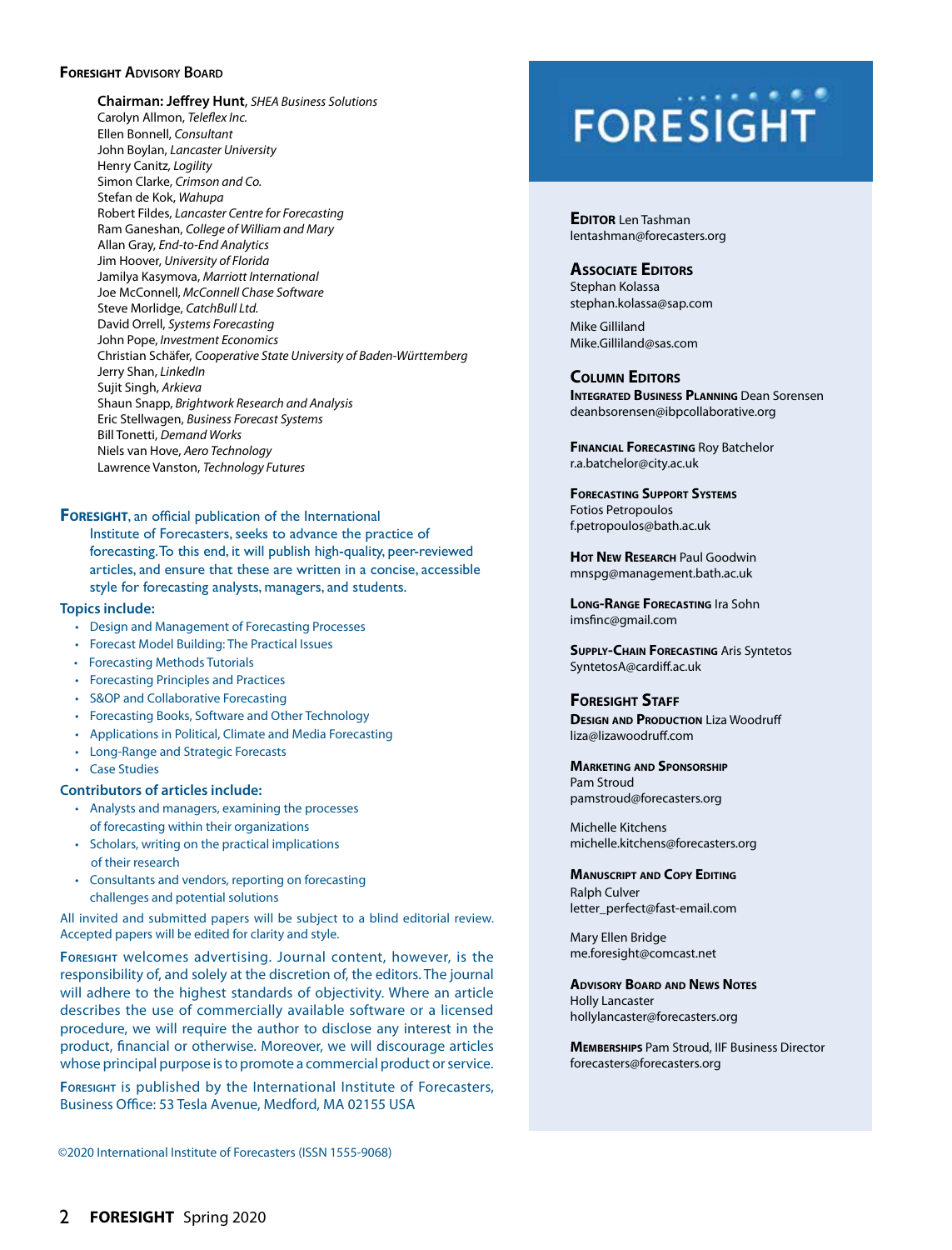### *Spring 2020* note from the editor

This Spring 2020 issue of *Foresight*—number 57 since the journal began in 2005— leads off with Associate Editor **Mike Gilliland**'s discussion of **The M4 Forecasting Competition: Takeaways for the Practitioner**. Mike writes:

*The M4 competition (2018) was like its predecessors M (1979), M2 (1983), and M3 (1998); they were designed as research endeavors intended to advance our knowledge of forecasting—and they have succeeded in doing so. But should practitioners care about the M4? Does it reflect any of the complex realities faced by business forecasters? Or was it just a scholarly exercise, of interest only to forecasting academics?*

The article provides background history and motivation for the M4, competition results, and important takeaways for business forecasting practitioners. Additionally, we should note that a 2020 special issue of the *International Journal of Forecasting* offers a full perspective on the M4 and **Fotios Petropoulos**, co-editor of that issue, adds a Commentary here that emphasizes several key findings of the M4 and expresses the hope "that more forecasting researchers and practitioners embrace entering future competitions."

Many of the methods competing in the M4 made use of machine learning (ML) models, further stimulating interest in the application of ML for forecasting but also raising important caveats. *Foresight* Associate Editor **Stephan Kolassa** provides a needed perspective on the potential of ML forecasting models, asking **Will Deep and Machine Learning Solve Our Forecasting Problems?**

A broader reality check on artificial intelligence is presented in the new book *Rebooting AI: Building Artificial Intelligence We Can Trust* by Gary Marcus and Ernest Davis. **Stephan Kolassa** makes a second appearance this issue with his review **Two Cheers for Rebooting AI**, concluding that the book "provides a coherent argument for taking the current AI/ML hype with more than just one grain of salt, and it is definitely worth its price for this alone."

Nevertheless, considerable experimentation at Amazon Web Services shows the progress made and promise of ML models for improving forecasting performance. Our **Forecaster in the Field** interview features **Tim Januschowski**, Manager of Machine Learning Science at AWS. Tim calls for closer collaboration among the forecasting, ML, and OR communities to build better forecasting models, improving their empirical rigor, scalability, downstream implications, and software frameworks.